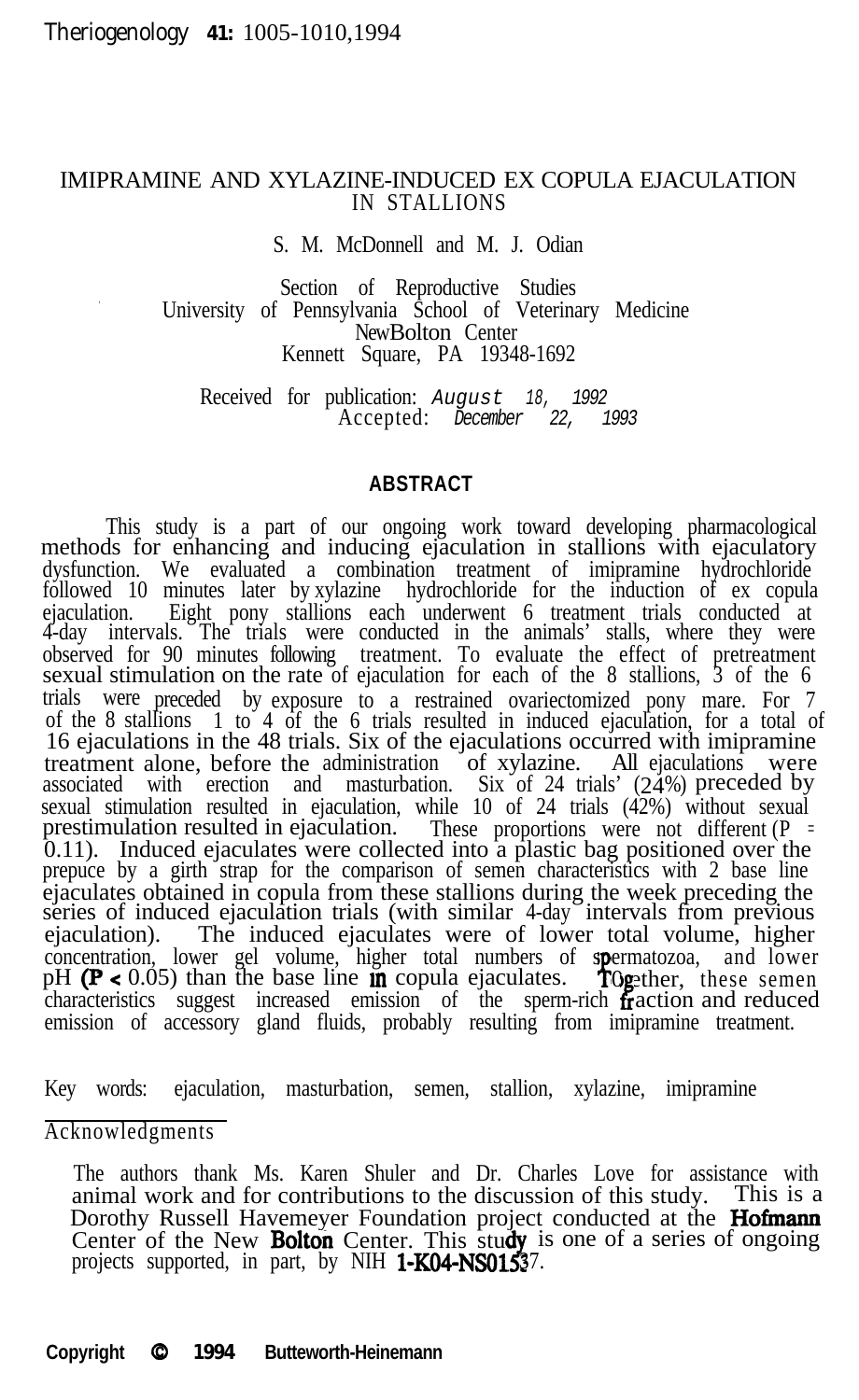*1006 Theriogenology*

#### INTRODUCTION

Xylazine, an al analgesia in horses analgesia in horses (2**)**.<br>trials) was achieved\_usir ha-Zadrenergic agonist, is commonly used for sedation and In previous work, limited success (ejaculation in 27% of trials) was achieved using treatment with **xy**lazine to induce ejaculation ex copula in stallions (11). Subsequently, xylazine has been used clinically to induce ejaculation een used clinically to induce ejaculation in stallions with neurologic or lameness problems that preclude normal copulation. In both research and clinical applications, the stallion typically fails to ejaculate unless he remains completely undisturbed during treatment. The requisite strict control of the environment is often impractical.

Imipramine, a tricyclic antidepressant, inhibits re-uptake of several neurotransmitters, including dopamine, norepinephrine and serotonin (1). Tricyclic antidepressants have been used in men for treatment of aspermia (6), premature ejaculation (5) and retrograde ejaculation (3,4). In horses, imipramine treatment typically induces a drowsy state, erection and masturbation (9). Ejaculation, both during masturbation and in copula, has been facilitated by treatment with imipramine (9).

The purpose of the present study was to evaluate the use of a combination treatment of imipramine followed by xylazine for inducing ejaculation ex copula in stallions.

## MATERIALSAND METHODS

#### Subjects

Eight sexually-experienced were used. The stallions were  $\mathbf h$ ony stallions (2 to 22 years old; 150 to 250 kg) Havemeyer Barn of Hofmann Center at New Bolton Center. The stallions were oused in individual, adjacent tie stalls in the rovided hay and water ad libitum to maintain good body condition. These stallions had been used as subjects of research on sexual behavior and semen during the previous 1 to 5 years at the same facility:

#### Trials

Each stallion was subjected to a total of 6 trials conducted at 4-day intervals. During the trials, the animal was tethered in either a tie stall or a box stall. Treatment consisted of intravenous injection of 2.0 mg/kg imipramine hydrochloride, followed 10 minutes later by intravenous injection of 0.3 mg/kg xylazine hydrochloride. These dosages were selected based on preliminary trials to evaluate 2 levels of **xylazine (0.3 and** 0.2 **mg/kg** i.v.) and 3 levels of imipramine (2.5, 2.0 and 1.5  $mg/kg$  i.v.). During the trials, the stallions remained tethered in the stall 0.2 **mg/kg** i.v.) and 3 levels of imipramine  $(2.5,$ for 90 minutes. **Trials were videotaped** as well as observed live. **A** prepared check sheet was used to record the following by minute: penis position and movement, ejaculation by number of jets, level of standing sedation by a 5 degree scale, respiration, general activity (e.g., standing quietly, eating hay, moving), urination, de **fecation** and any unusual behavior.

Semen Evaluation

Induced ejaculates were collected into a positioned over the prepuce by a girth strap, as  $d\epsilon$ lastic bag held by a plastic ring **escribed** by McDonnell and Love (11) and were then immediately evaluated according to Kenney et al. (7). In the event that a stallion did not ejaculate ex copula, semen was obtained **using** manual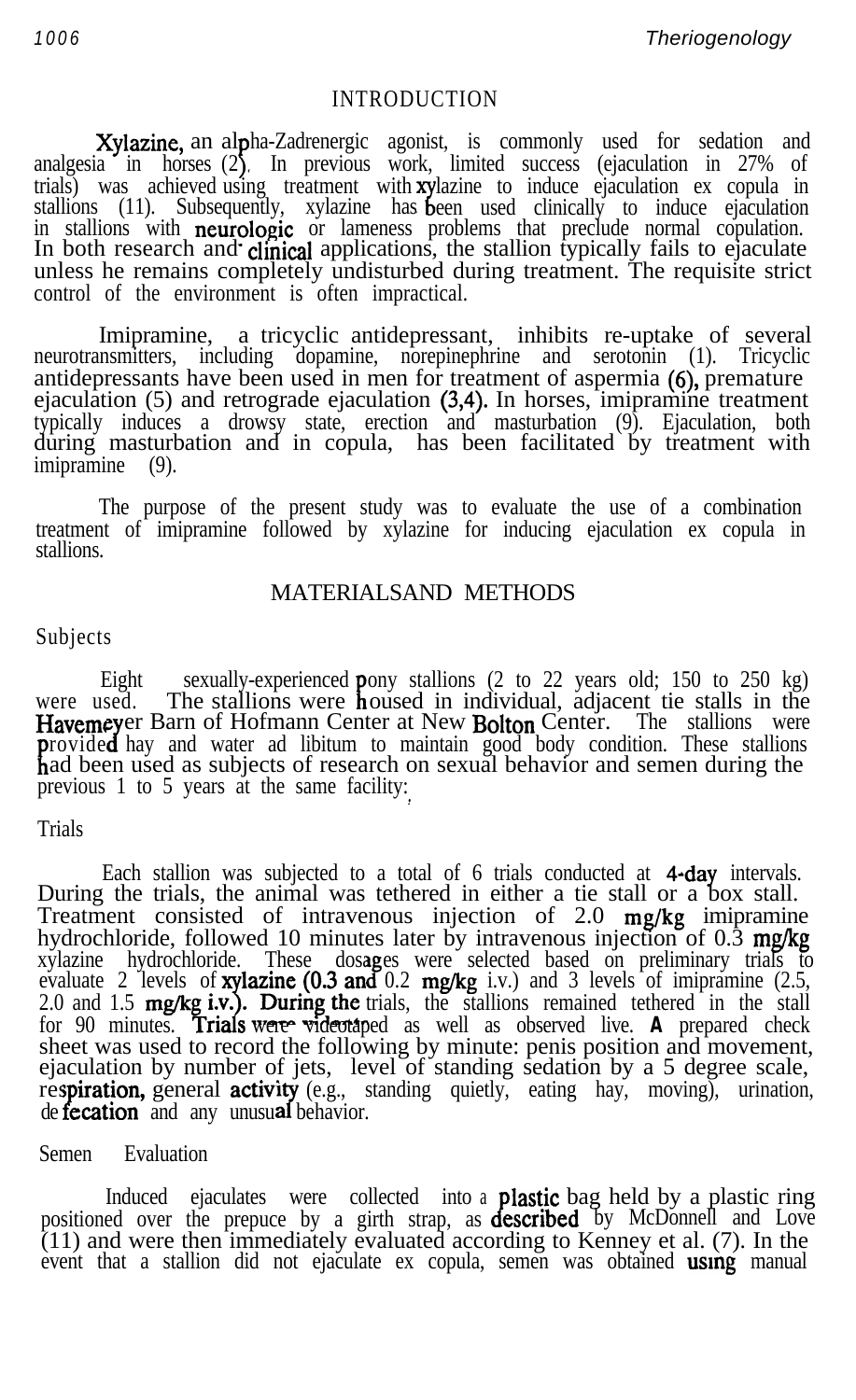# *Theriogenology* 1007

stimulation on the dummy mount, as described by McDonnell and Love (8). This was done to maintain a 4-day ejaculation interval between induced ejaculation trials as well as to evaluate effects of the agents on in copula ejaculates. In addition, during the week preceding commencement of the ex copula trials, 2 in copula semen samples were obtained from each stallion and evaluated as described above (each with a 4-day interval from the previous ejaculation) for comparison with in copula samples obtained following treatment. Semen handling and evaluation techniques were the same for all semen samples.

#### Sexual Prestimulation

significantly increased the percentage of successful trials (11). To evaluate possible In previous work with xylazine, we found that sexual prestimulation effects of sexual prestimulation on ex copula einculation in the present study, 3 of the 6 trials for each stallion were preceded by exposure to a restrained ovariectomized pony mare. Exposure consisted of either 6 mounts without intromission or a maximum of 10 minutes of interaction. The stallion was then returned to the stall and was left to stand for 10 minutes prior to the start of treatment.

#### Evaluation of Possible Side Effects

Prior to the first induced ejaculation trial and again after the last trial, jugular blood samples were obtained from 4 stallions for evaluation of total chemistry and total bilirubin concentration. During preliminary trials, some hemolysis was evident in the plasma and urine samples. Accordingly, immediately before each trial and 90 minutes after treatment, plasma samples were obtained and graded on a gross color scale of 0 to 10 (0 = normal color,  $10 = \text{dark red}$ ). Urine was obtained during or following each induced ejaculation trial for notation of hematuria. In addition, behavior, appetite and stool were monitored daily.

## RESULTS

## Ejaculation

Ejaculation occurred in 16 of 48 trials (33%). Figure 1 shows the 16 ejaculations in relation to time of imipramine and xylazine treatment. Six of the 16 ejaculations occurred during the initial 10 minutes, before injection of xylazine. Seven of the eight stallions ejaculated at least once during six trials (3 stallions 1 of 6 trials; 1 stallion 2 of *6* trials; 1 stallion 3 of *6* trials; 2 stallions 4 of 6 trails). The remaining stallion had ejaculated on this dose once during preliminary trials.



**2.0mgikg IV 0,3mg/kg IV**

Figure 1. Representation of 16 induced ejaculations during a total of 48 trials (8 animals, 6 trials each). Numbers within circles represent animal identifications.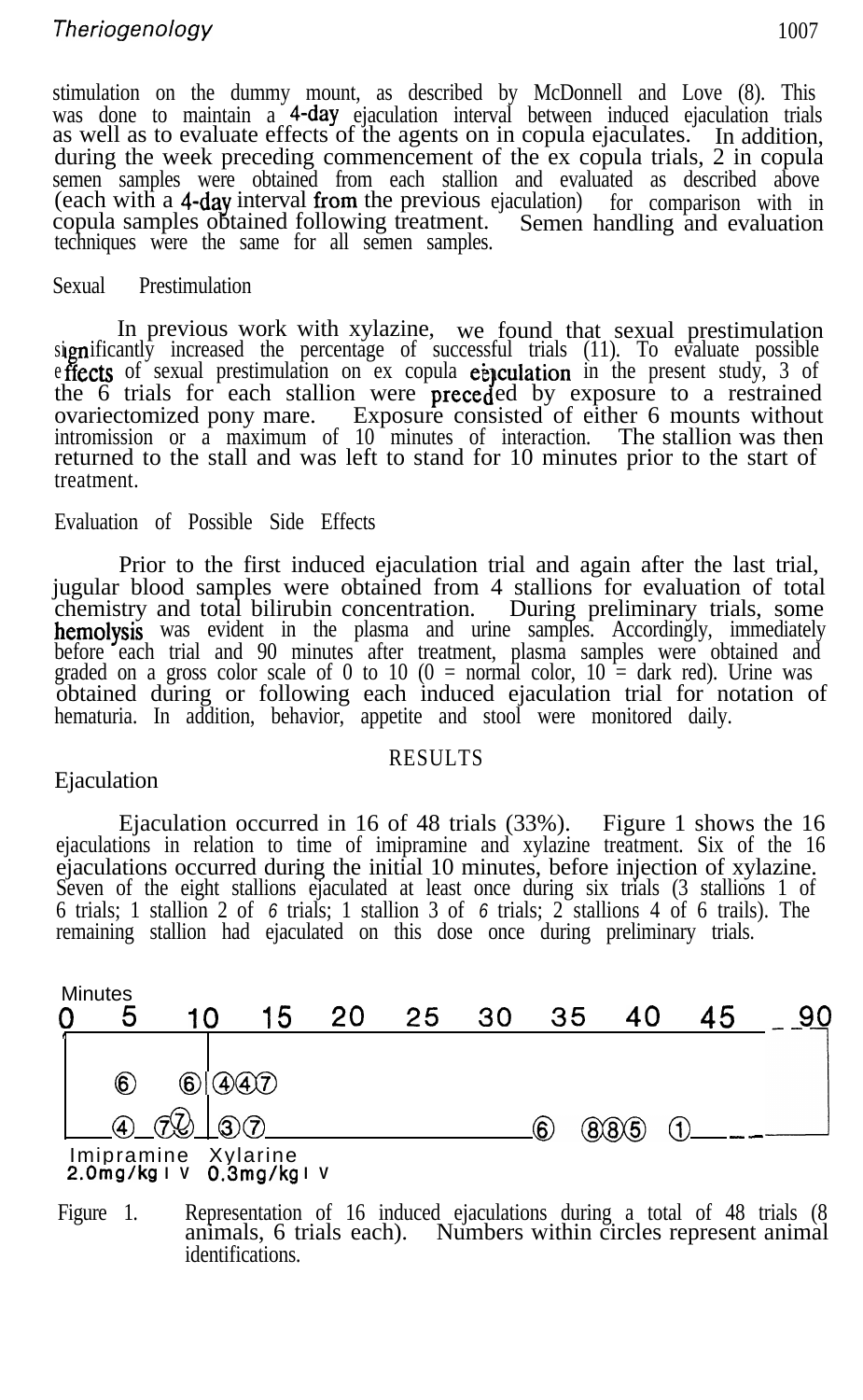Erection occurred in 34 of 48 trials (71%), and masturbation occurred in 25 of 48 trials (52%). All 16 ejaculations occurred during masturbation. Ejaculation occurred as 4 to 8 jets ( $x = 5.25$ , mode = 4). Most ejaculations occurred either as the animal was becoming sedated or as it was recovering from sedation.

Ejaculation occurred in 6 of 24 (25%) trials with sexual prestimulation and in 10 of 24 (42%) trials without sexual prestimulation. These proportions were not significantly different ( $z = 1.24$ ;  $P = 0.11$ ); however, there was a tendency for sexual prestimulation to reduce the likelihood of ejaculation using this treatment.

#### Semen \*

Semen characteristics for ejaculates are shown in Table 1. These include base line ejaculates ( $n = 16$ ), pharmacologically-induced ex copula ejaculates ( $n =$ 32). Compared with base line in copula ejaculates, induced ex copula ejaculates 16), and ejaculates obtained 90 minutes after unsuccessful induction attempts  $(n =$ had significantly higher concentrations of spermatozoa, lower total volume, lower gel volume, higher total numbers of spermatozoa, and lower  $pH$  (P < 0.05). Compared with in copula ejaculates obtained following unsuccessful ex copula induction trials, induced ex copula ejaculates had higher concentrations of spermatozoa and lower pH. Progressive and total motilities as well as gel-free semen volumes were similar for all  $\overline{3}$  classes of ejaculate (P > 0.05). For induced ejaculates, the number of jets was significantly correlated with volume (Pearson's r = 0.78, P < 0.05) as well as with total number of sperm (Pearson's  $r = 0.51$ , P < 0.05). Volume and total number of sperm were significantly correlated (Pearson's  $r = 0.62$ ,  $P \leq 0.05$ ).

Table 1. Summary of semen characteristics of base line in copula, pharmacolo ically-induced ex copula, and post-treatment in copula ejaculates of 8 pony stallions. Values were calculated from the mean of 2 ejaculates from each stallion (except that 1 stallion had no induced ejaculates and  $2$  stallions had only 1 induced ejaculate). Across rows, means with similar superscripts were not significant ly different.

|                                                                                                                                                                           | Base line                                                                                                                                               | Induced                                                                                                                                                        | Post treatment                                                                                                                                                        |
|---------------------------------------------------------------------------------------------------------------------------------------------------------------------------|---------------------------------------------------------------------------------------------------------------------------------------------------------|----------------------------------------------------------------------------------------------------------------------------------------------------------------|-----------------------------------------------------------------------------------------------------------------------------------------------------------------------|
|                                                                                                                                                                           | in copula                                                                                                                                               | ex copula                                                                                                                                                      | in copula                                                                                                                                                             |
| Concentration $(x 10^6)$<br>Total volume (ml)<br>Gel-free volume (ml)<br>Gel volume (ml)<br>Total number sperm $(x 10^9)$<br>PH<br>Total motility<br>Progressive motility | 194.3 $(25.5)^a$<br>84.9 $(17.62)^a$<br>33.3 $(3.29)^a$<br>52.0 $(17.07)^a$<br>6.7 $(1.05)^{a}$<br>$7.0(0.04)^{a}$<br>$65.0(3.29)^a$<br>53.1 $(3.70)^a$ | 409.9 $(36.22)^b$<br>36.4 $(8.28)^{b}$<br>$27.8(3.93)^{a}$<br>$8.6(5.13)b$<br>10.3 (1.24) <sup>b</sup><br>6.7 $(0.06)^b$<br>68.4 $(3.78)^a$<br>56.6 $(3.92)^a$ | $240.1 (22.26)^{a}$<br>63.1 $(9.90)^{ab}$<br>34.8 $(2.17)^{a}$<br>28.3 $(9.75)^{ab}$<br>8.0 $(0.76)^{ab}$<br>7.0 $(0.04)^{a}$<br>$67.0$ $(2.79)^a$<br>52.8 $(3.22)^a$ |

a,b Across rows, means with similar superscripts are not significantly different.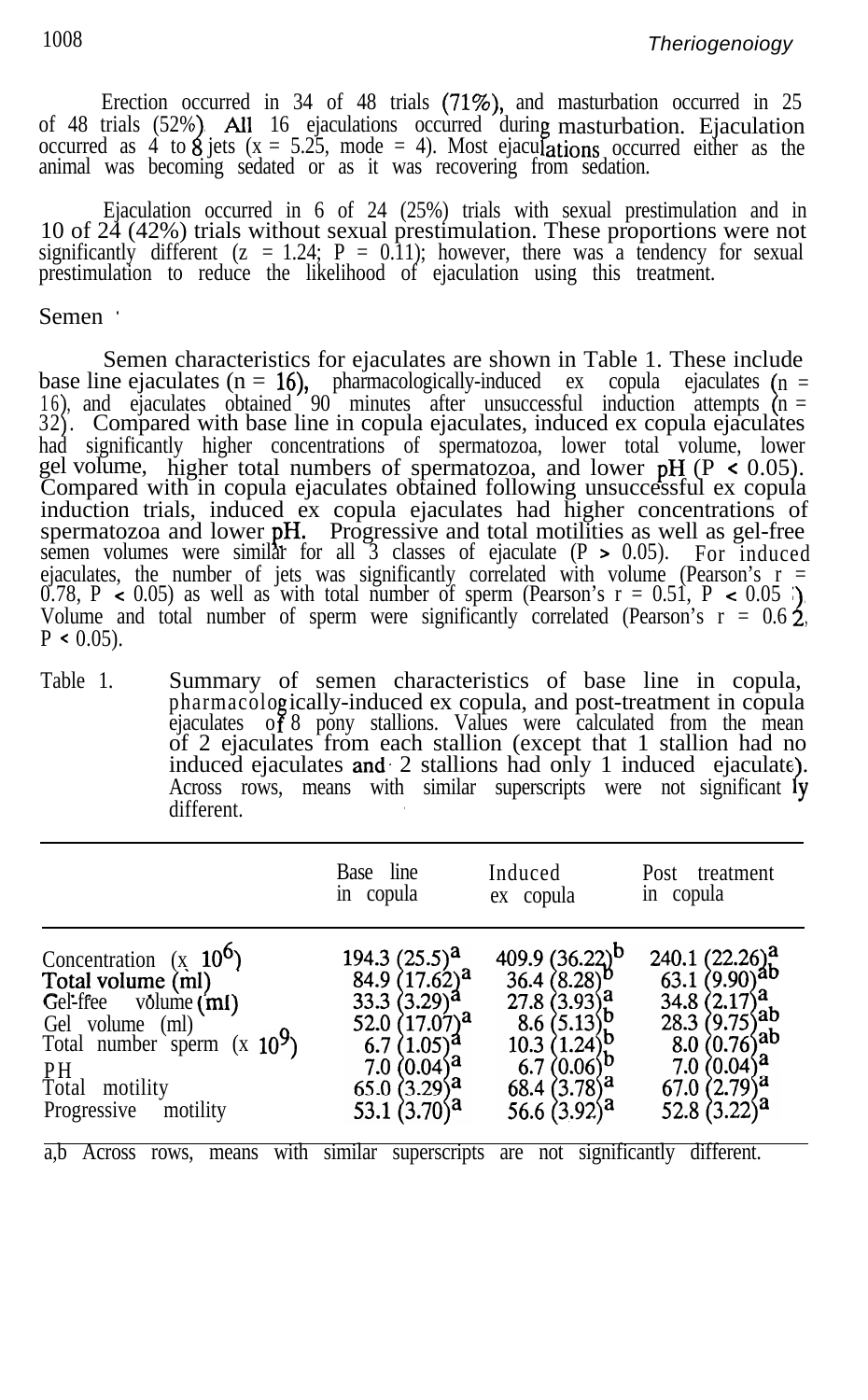### Side Effects

Treatment with imipramine generally resulted in mild sedation or no sedation before xylazine treatment. With the addition of xylazine, sedation typicalIy occurred within 1 to 3 minutes, reaching mild to heavy standing sedation, with decreased respiratory rate typical of xylazine anesthesia. Animals typically resumed normal activity within 50 minutes (range,  $5 \text{ to } 60$  minutes) after xylazine treatment.

Serum chemistry and total bilirubin concentration remained within normal limits. Some hemolysis was evident in all the serum samples, typically with a level of 3 (slightly red-tinged) on our gross color scale of  $0$  to  $10$ . Mildly to severely discolored urine was noted during or following most trials (43 of 47 trials). In 4 animals for which serum samples were again obtained at 24 hours after treatment, the color had returned to level 0 (no evidence of hemolysis) on our scale. Appetite, stool, and general behavior remained normal throughout the study.

#### DISCUSSION

The combination of imipramine followed by xylazine resulted in ex copula ejaculation in 16 of 48 trials (33%). This rate is slightly higher than that achieved with our previously reported xylazine protocol  $(27\%; 1)$ . In the previous study, the present study, *maculates* obtained with the combined imipramine and xylazine  $x$ ylazine-induced ex copula ejaculates were similar to in copula ejaculates (11). In protocol had significantly greater concentrations of spermatozoa, higher total numbers of spermatozoa, lower gel volumes and lower total volumes than base line in copula ejaculates (8). There were also fewer jets than is typical for stallions (8). The  $\hat{p}H$  of induced  $\hat{p}X$  copula ejaculates was significantly lower than that of base line in copula ejaculates (8). Together these observations suggest that the imipramine-xylazine protocol results in reduced contribution to the ejaculate from the accessory glands. Six ejaculates that occurred with imipramine alone (before xylazine could be administered) were extreme in these characteristics; therefore, the differences in semen characteristics were probably related to the imipramine treatment. In subsequent studies in  $\partial u$  aboratory, this dosage of imipramine administered without xylazine (unpublished) has yielded ejaculates of similarly extremely low volume  $(5/12 \text{ ml})$  of semen, and high concentration of spermatozoa (800-1300 x  $10^6$  per ml).

Compared with the results of the previously reported xylazine protocol, this protocol may have some practical advantages. First, inadvertent disturbances of the animal did not seem to interfere with ejaculation. Second, the low-volume / high sperm-concentration ejaculate may be useful for cryopreservation. Higher total numbers of spermatozoa per ejaculate may be advantageous in clinical cases in which ejaculation frequency must be reduced or for stallions with typically low number of spermatozoa per ejaculate.

This study also addressed the effects of treatment with imipramine followed by xylazine on in copula ejaculates. Although the differences were not significant, there was a tendency for in copula ejaculates obtained 90 minutes after treatment to have higher spermatozoa concentrations, lower gel and total volumes, and a greater total number of spermatozoa than base line in copula ejaculates. This treatment protocol may have clinical application for obtaining a higher number of spermatozoa per ejaculate in copula. Additional research is needed to further investigate in copula treatment regimens.